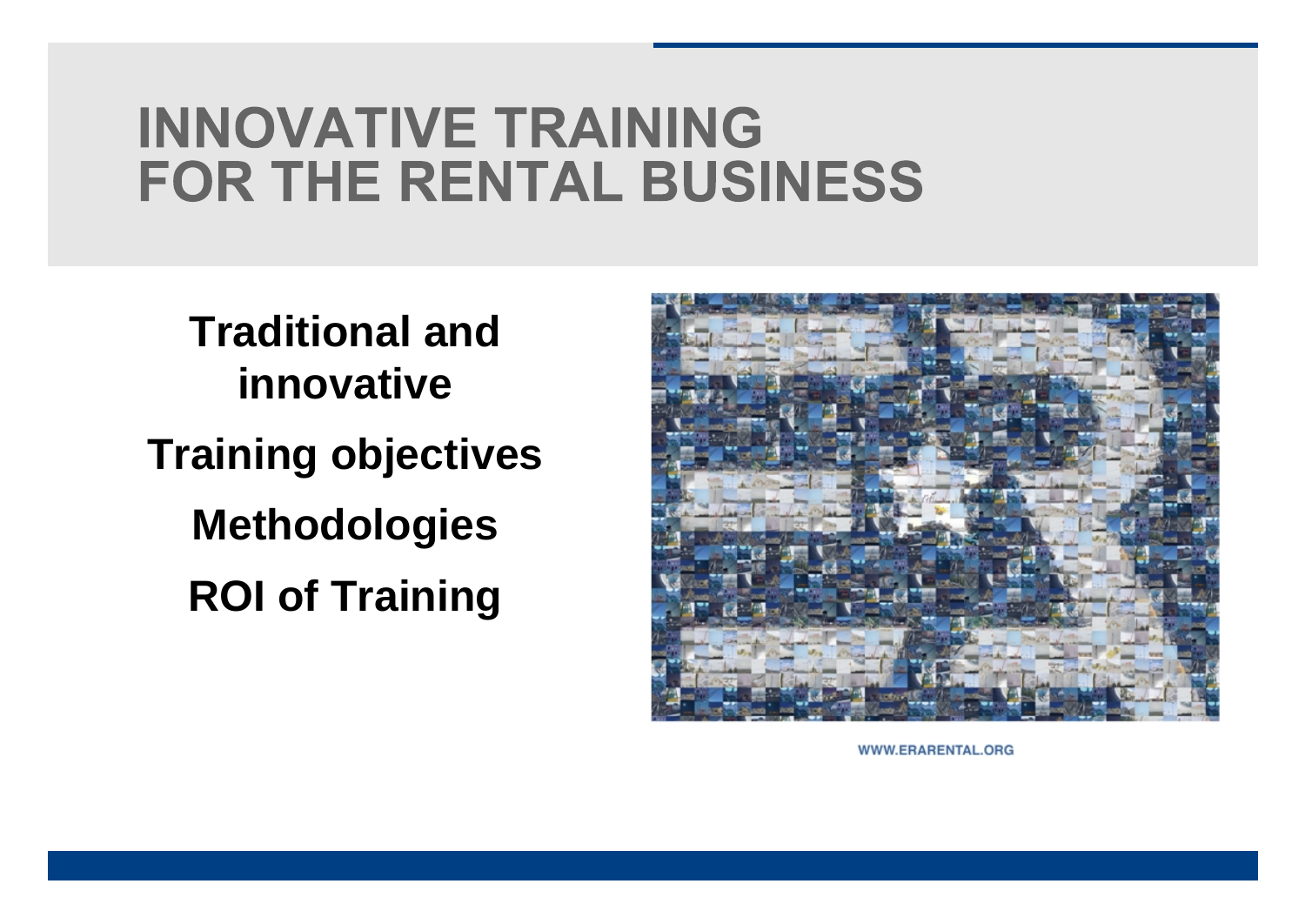

## *"They didn't know that was impossible so they did it" (M.Twain)*

## *"There is never a favourable wind for the sailors who don't know where to go" (Seneca)*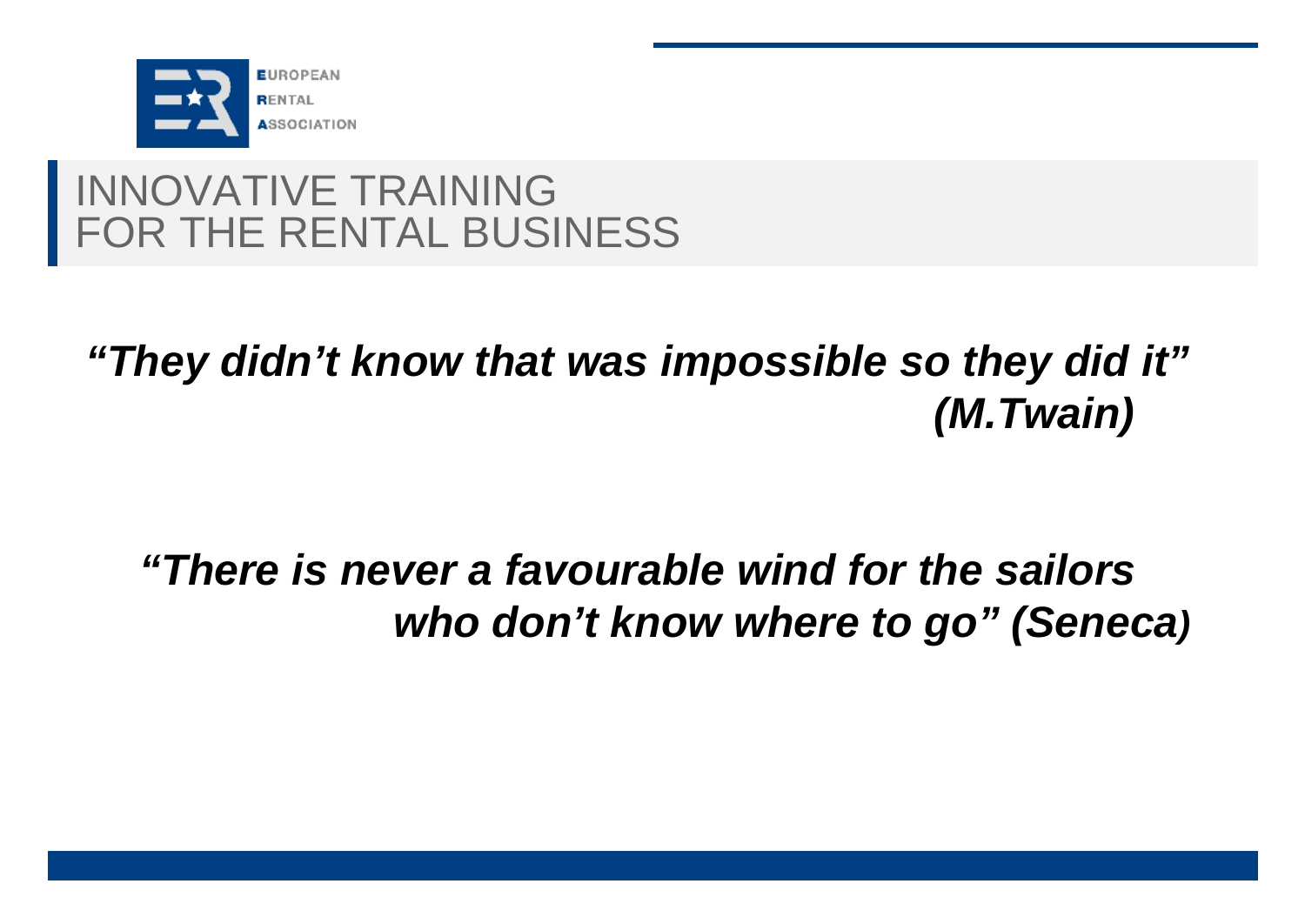

### *"We must be the first to do things and have the courage to do it"*

*"The world changes in impredictable way and we must be impredictable and brave (Marchionne)* 

*…..and innovative!*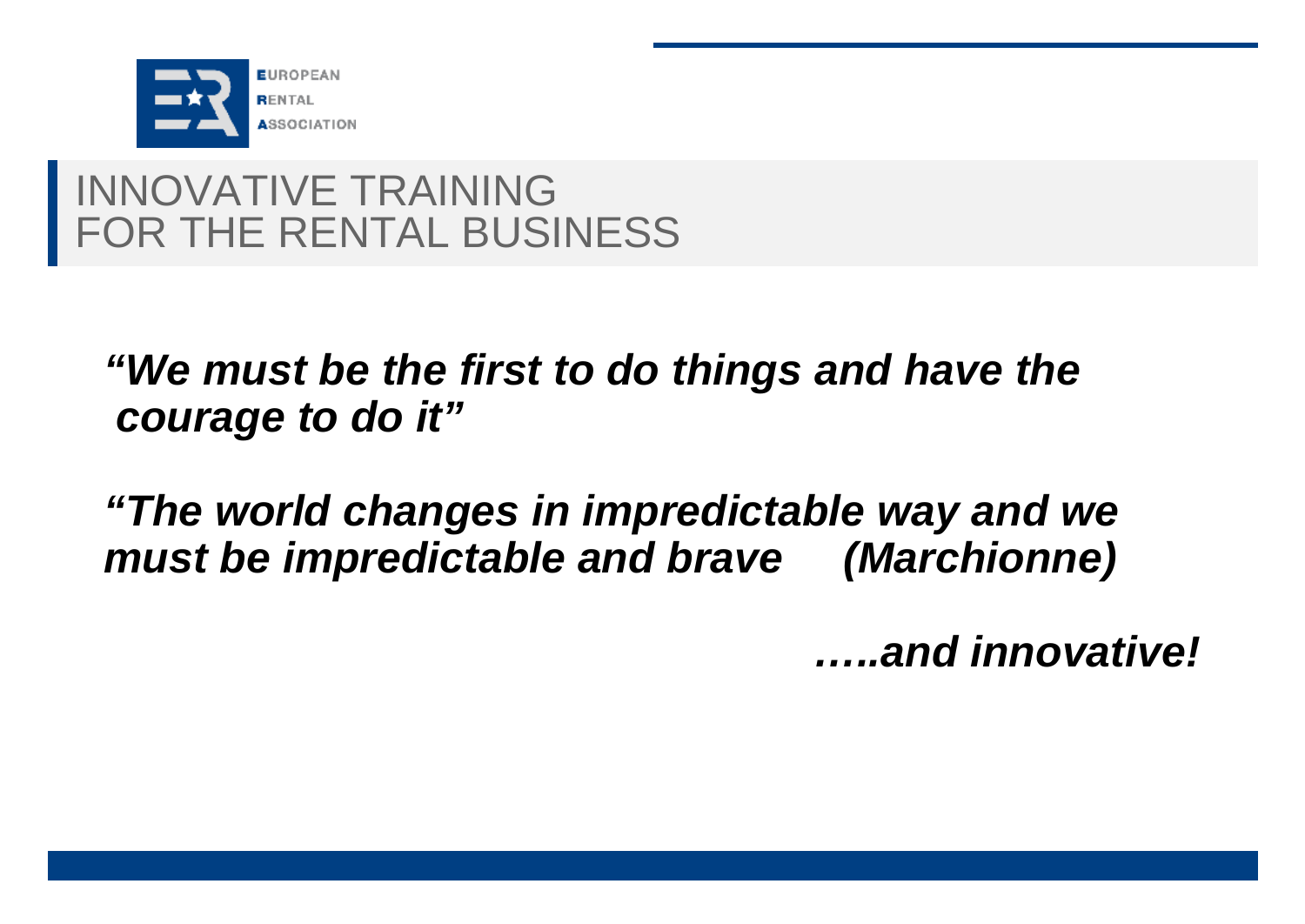

# **Traditional and innovative Training objectives Methodologies ROI of Training**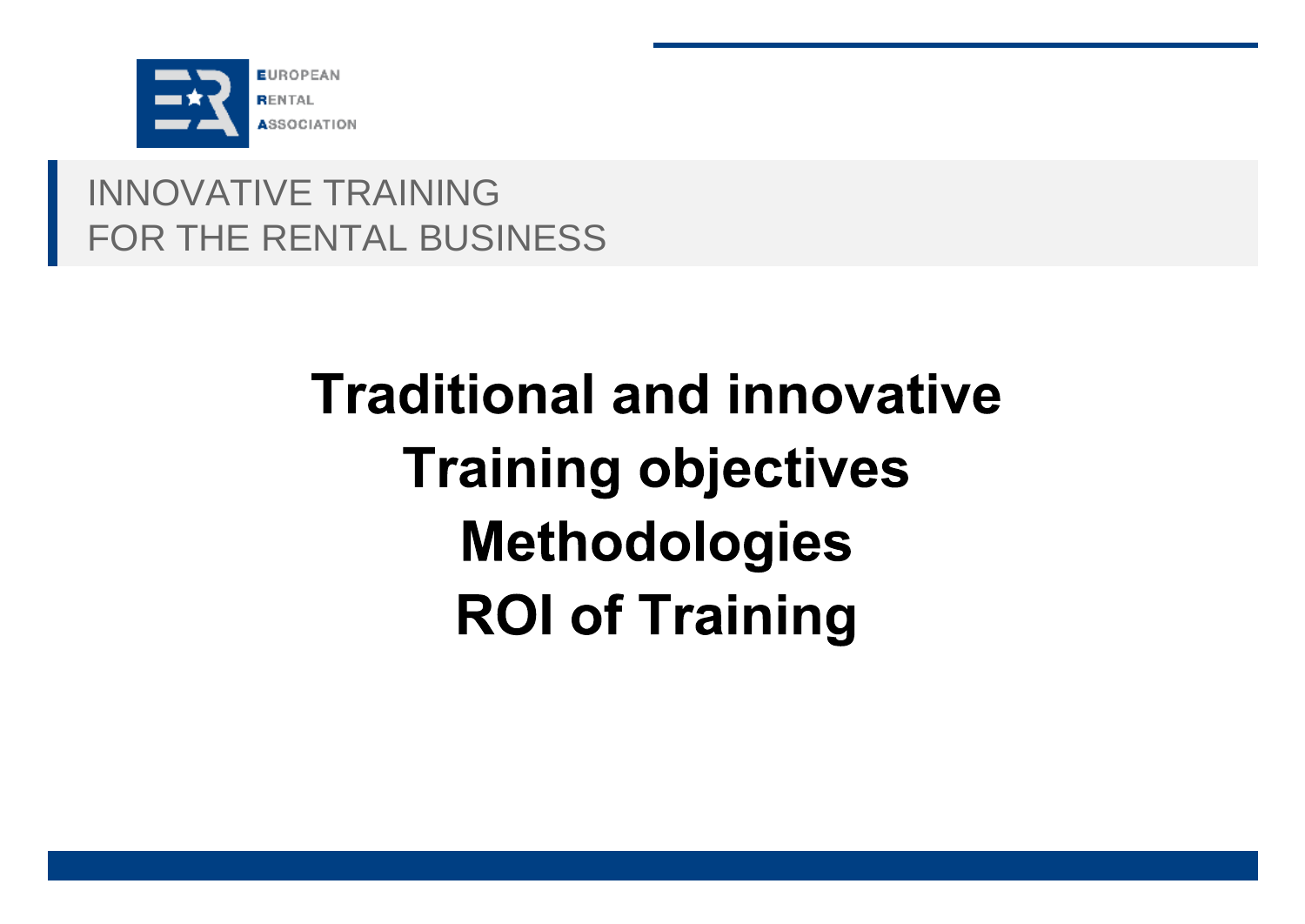

### People are the company capital Training is a need for qualification and behavior changes

 $\overline{\phantom{a}}$ 

Not only products and process innovation but also management of people with selective and tailored training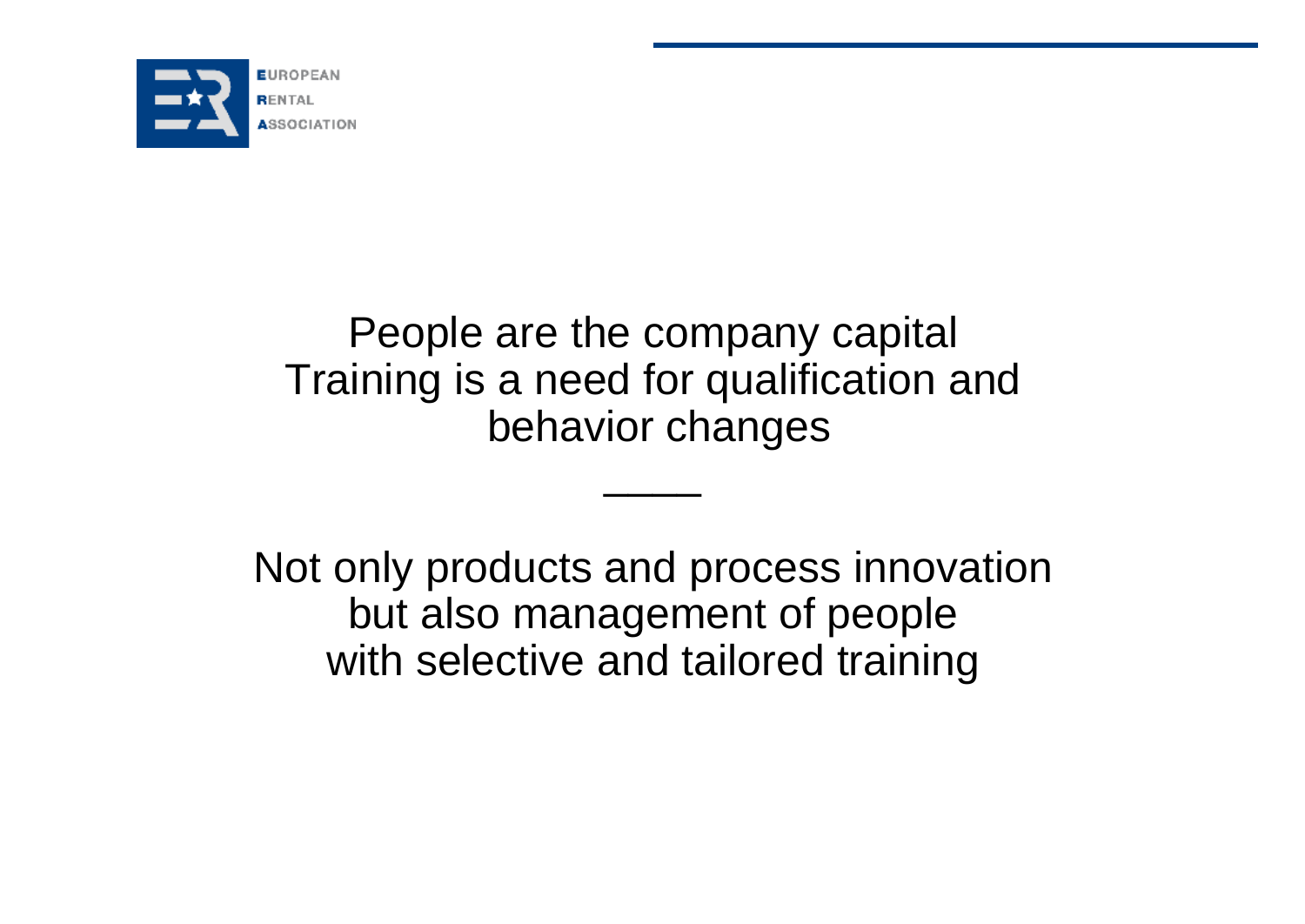

.

#### **Why training is important?**

Everybody knows it but not applied by all !

Training is the "activity leading to skilled behavior" "process of bringing a person to an agreed standard of proficiency by practice, instruction and testing (not only by words!)"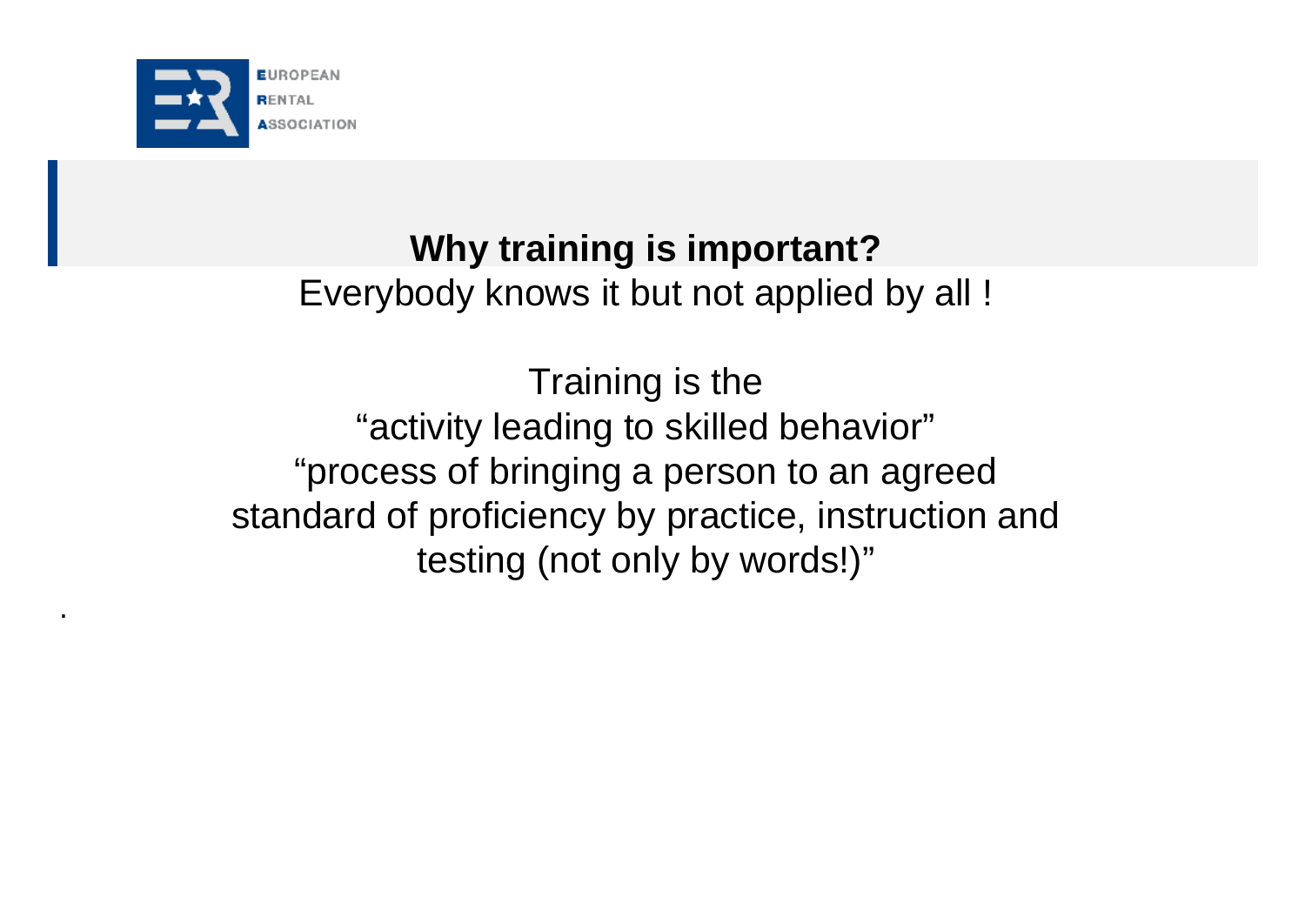

## **Types of training for rental companies:**

- <sup>n</sup>Rental management
- <sup>n</sup>Basic rental
- <sup>n</sup>Advanced rental
- <sup>n</sup>Operation procedures for Information **Technologies**
- <sup>n</sup>Promotion merchandising marketing benchmarking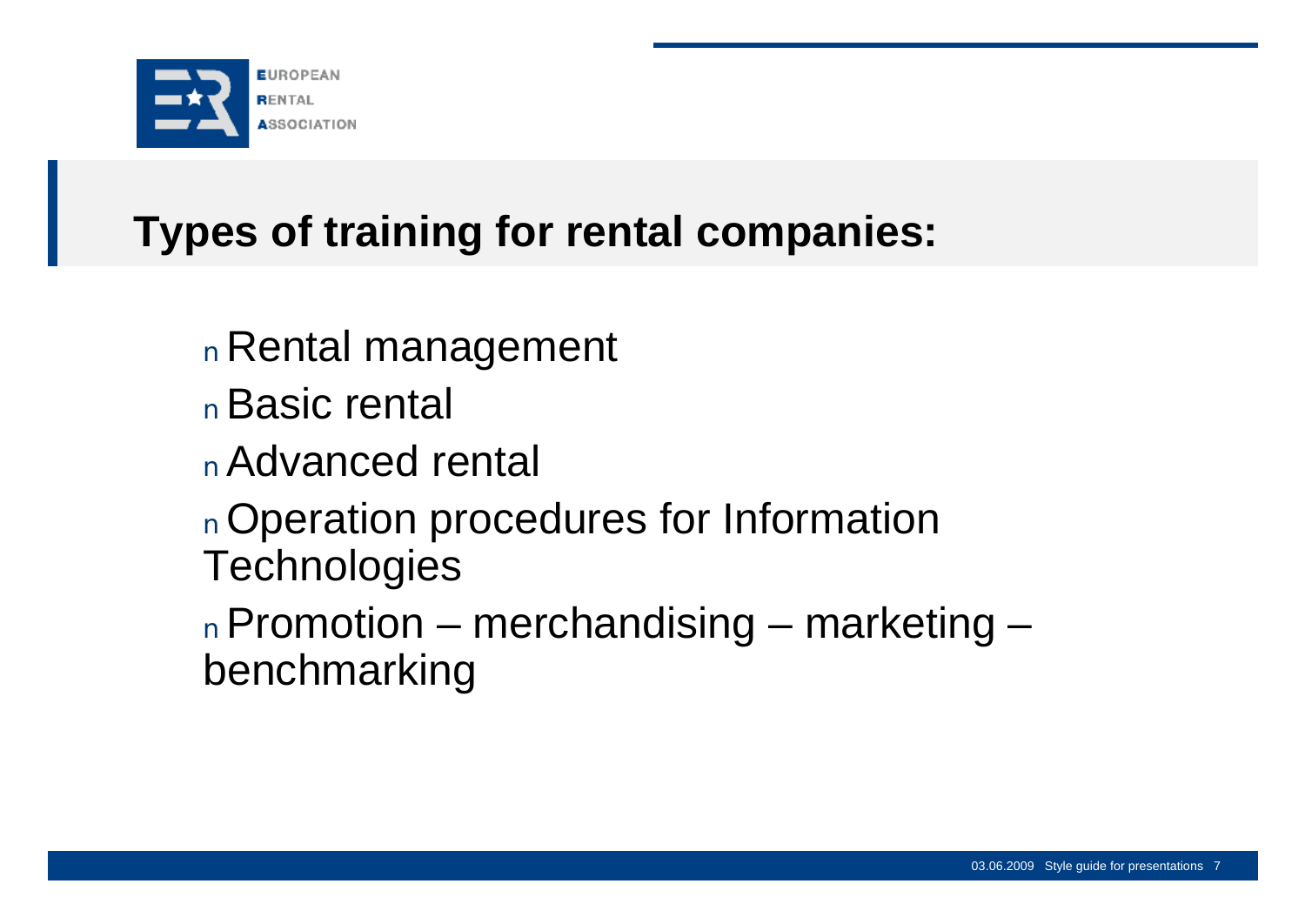

## **Types of approach to training**

## **North Europe:**

trainer is a facilitator instead of simple lecturer of a topic, he favour discussion and interaction with workshop

## **Latin Europe:**

trainer is a professor he makes a lecture followed sometimes by discussion and testing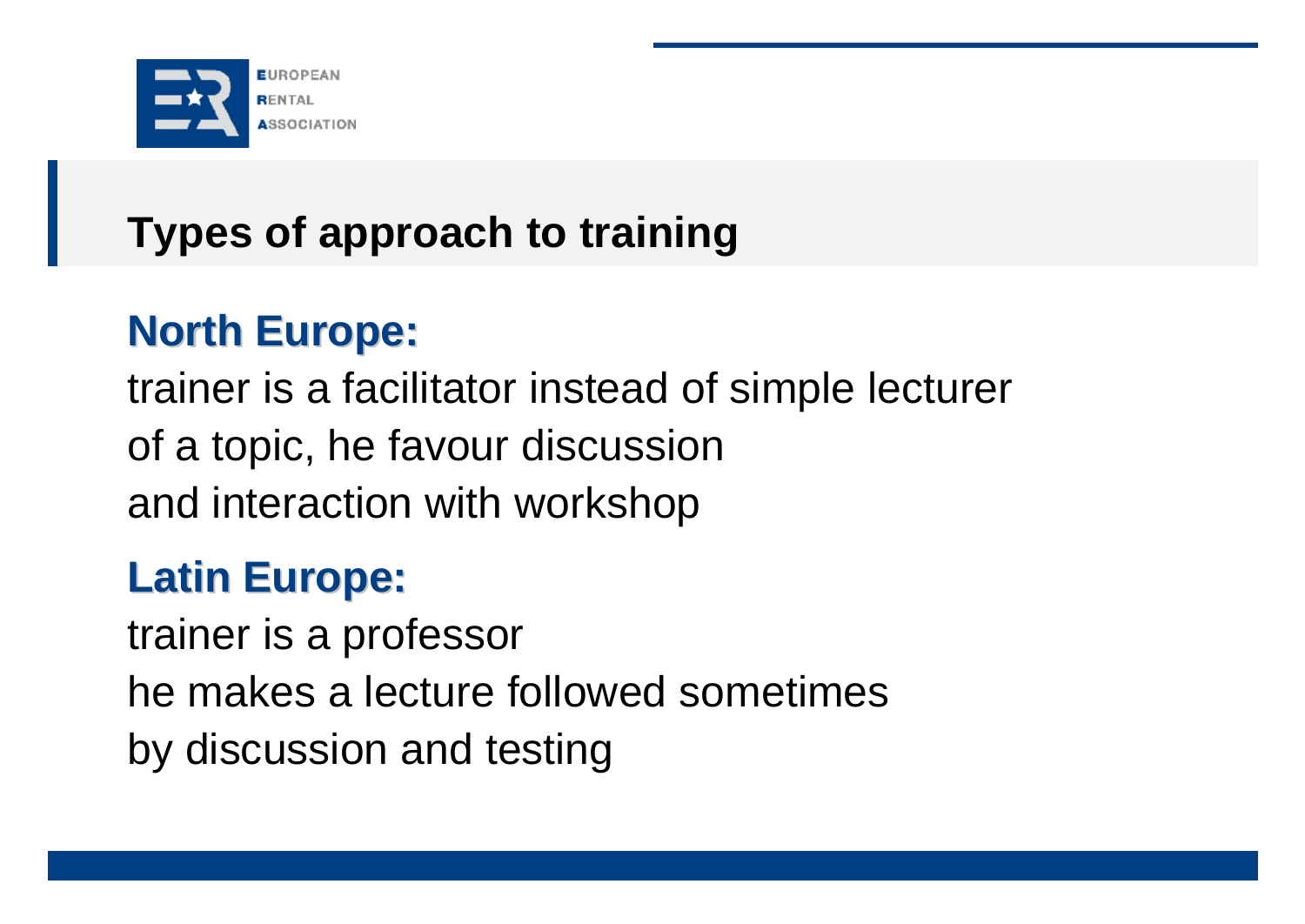

### **Training Investment**

2% of working time ? 4-5 day/year each person?

North Europe is in advanced stage but training catalog/offer are very generalist, training plans often are not updated

#### **WE HAVE TO THINK OVER THE NEED OF CHANGES – NEW MODALITY: INNOVATION AND CREATIVITY**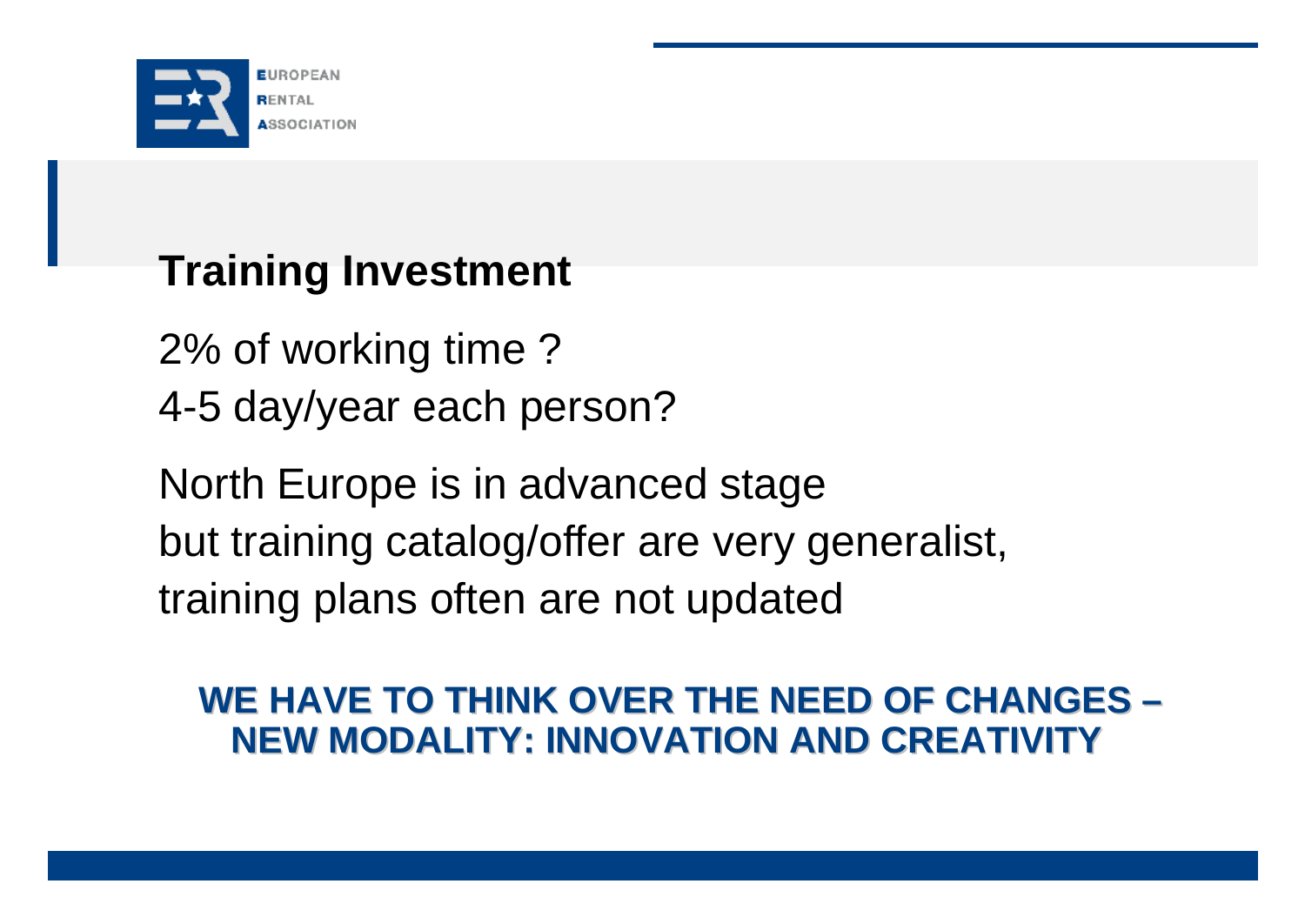

## **Training program therefore have to be**:

§ **Effective** – adaptable to the needs § **Appealing** in order to obtain participation motivation and satisfaction

§ Have to give real and **measurable results**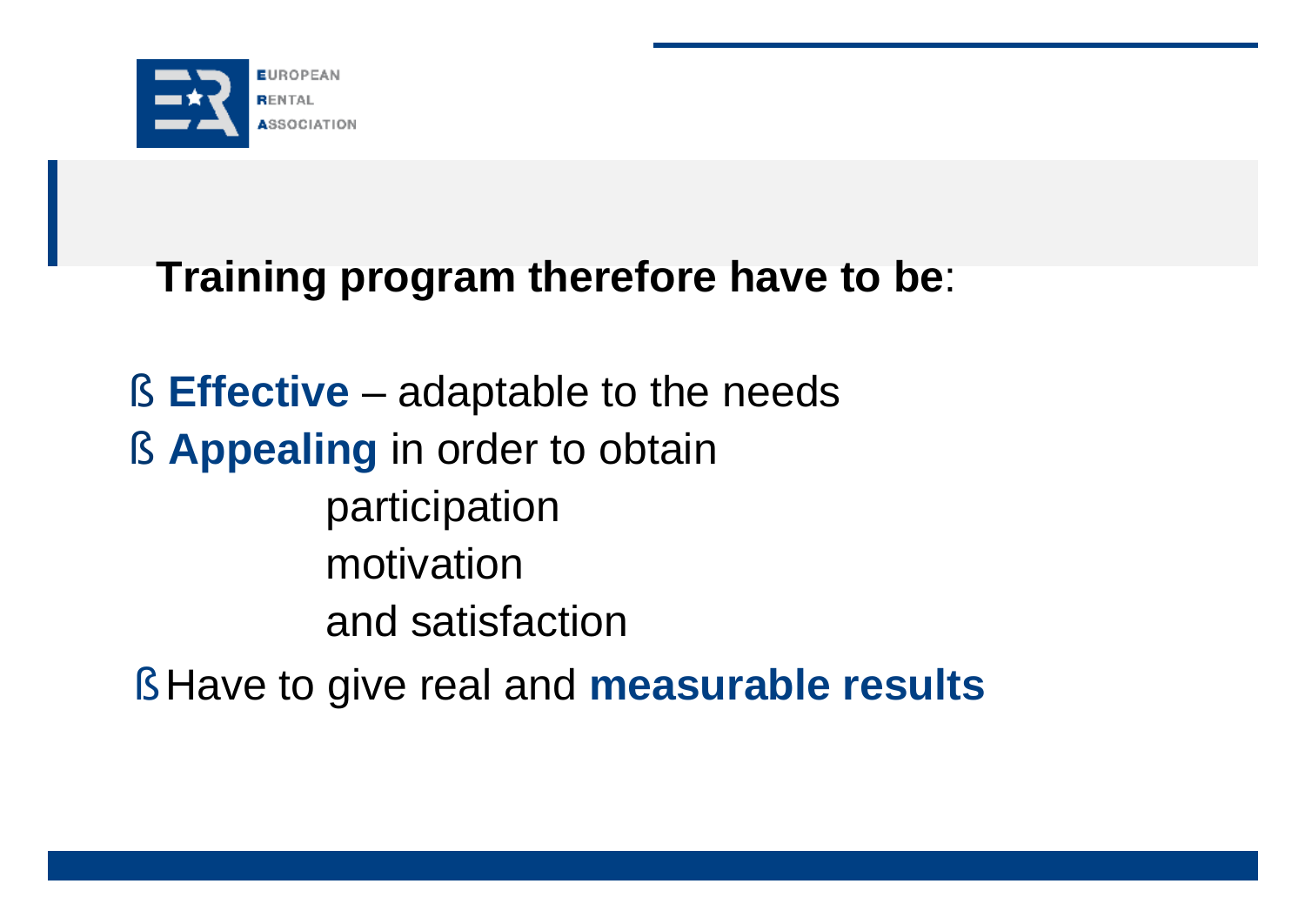

Technical training (left brain thinking) improve abilities and skills, has to be supported by

Emotional training (right brain thinking) to obtain motivation partecipation and results for behavior changes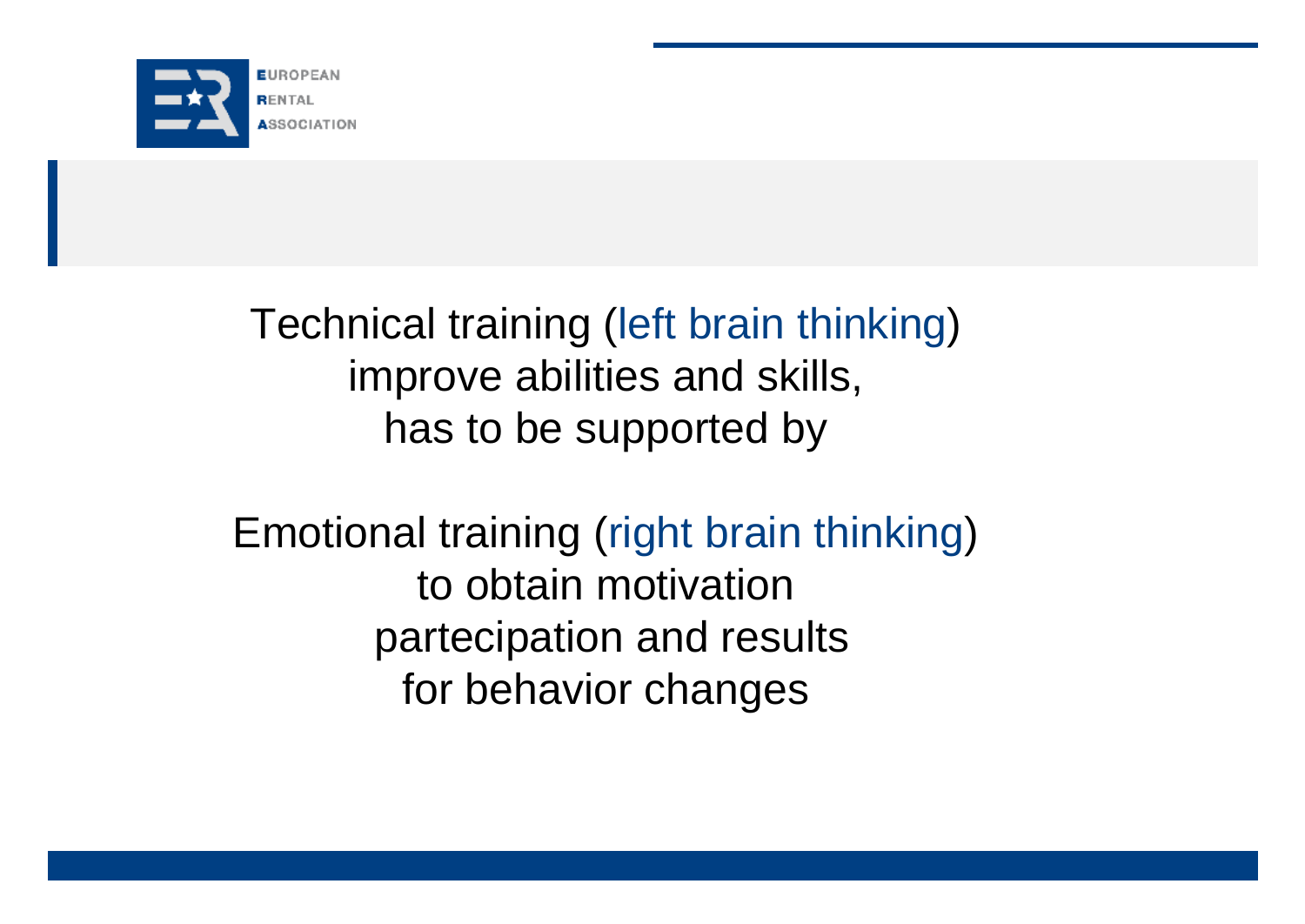

## **"Behavior courses"** versus **"Experimental courses"**

## **"Company training"** versus **"External or multicompany training"**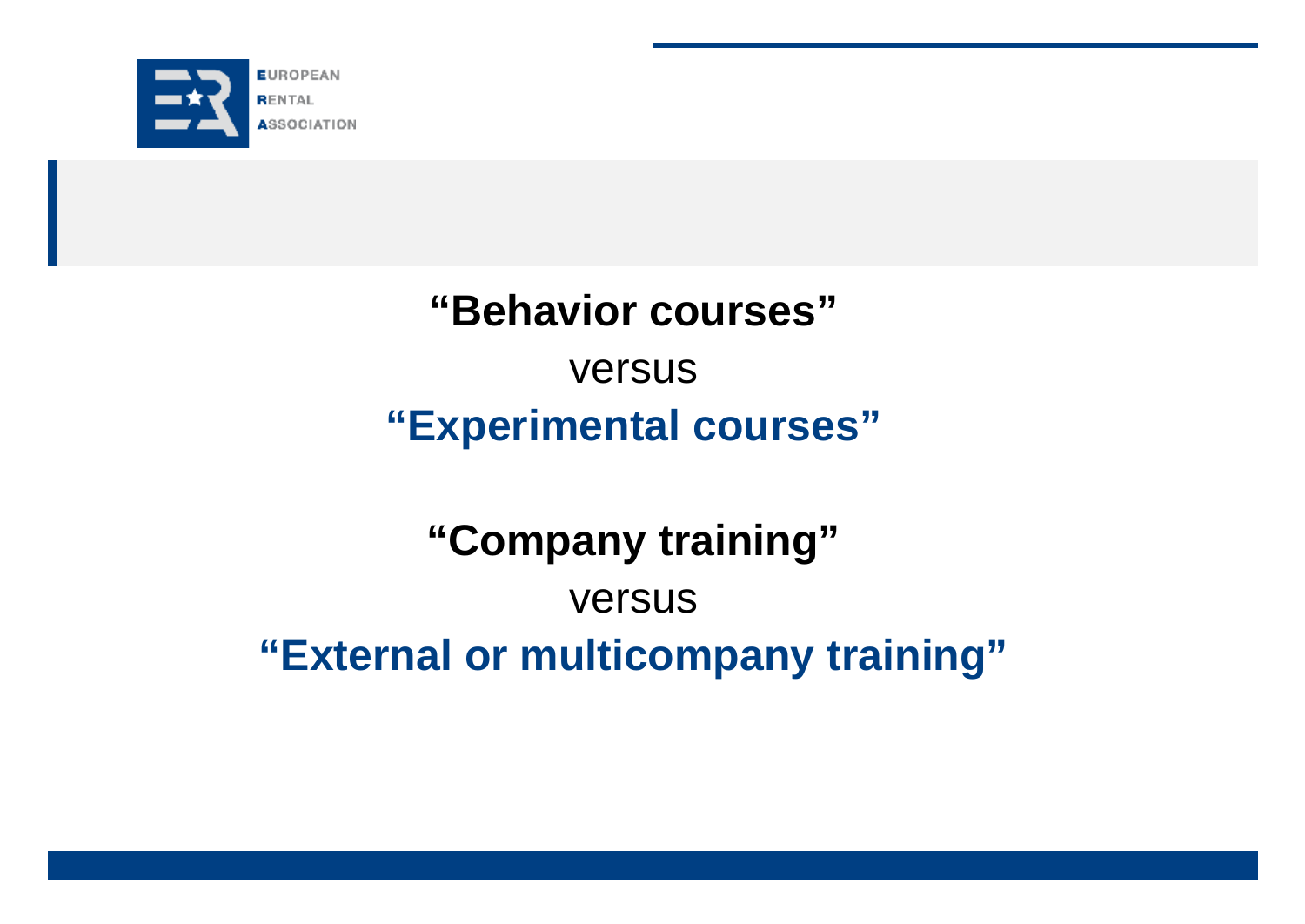

**Large rental companies (with own training center)** can benefit from innovation on methodology and contents

- It provides new stimulus and incentive
- for both trainers and participants
- n Small companies need a better planning and survey on request for training
- n For all the mesure of training efficiency is a must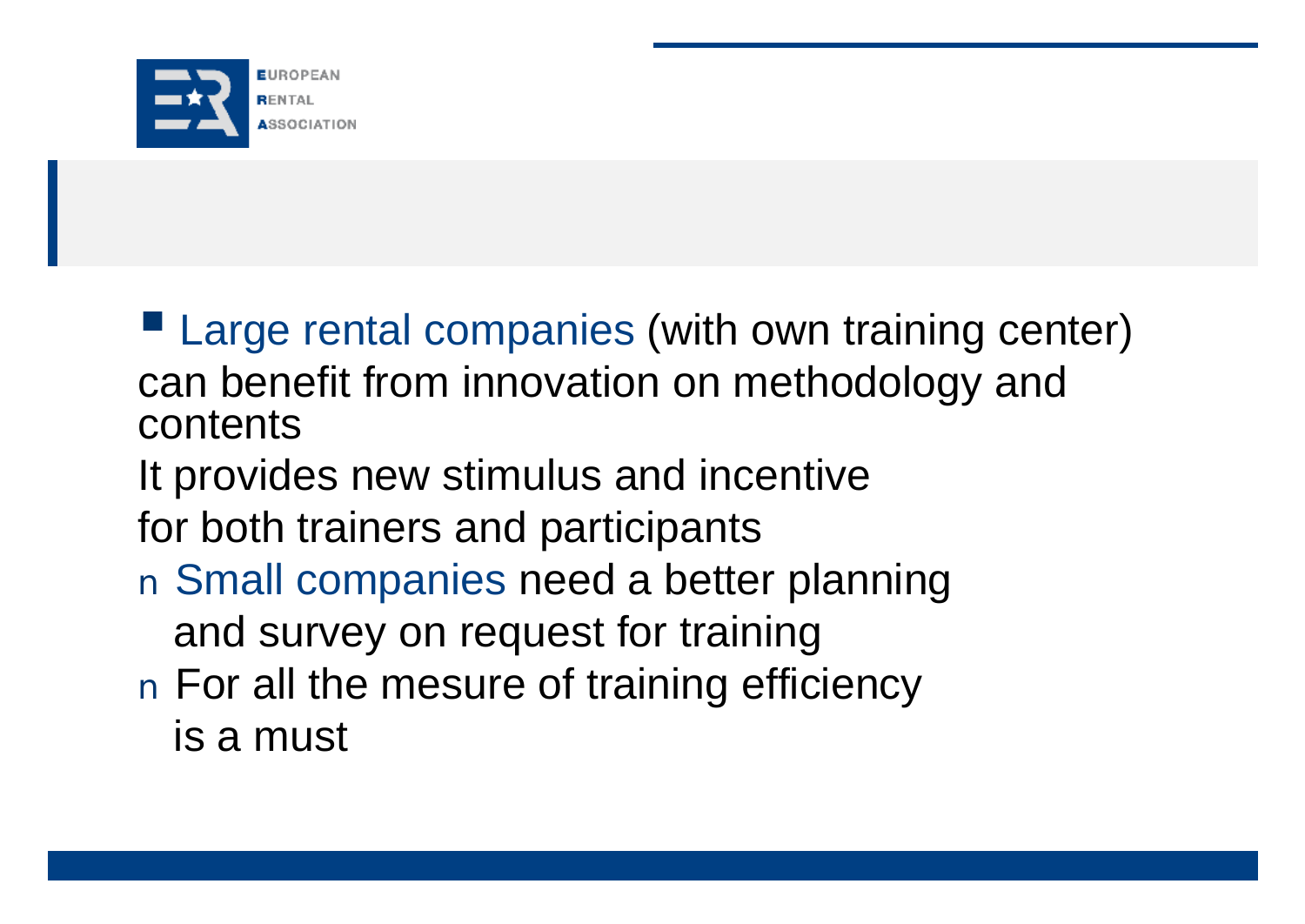

## **Training should obtain rapid results** in short time with "Pills training"

(few hours repeated in the job sites)

Speed – adaptability and personalization are the new characteristics coaching or innovative external partners can help to obtain these results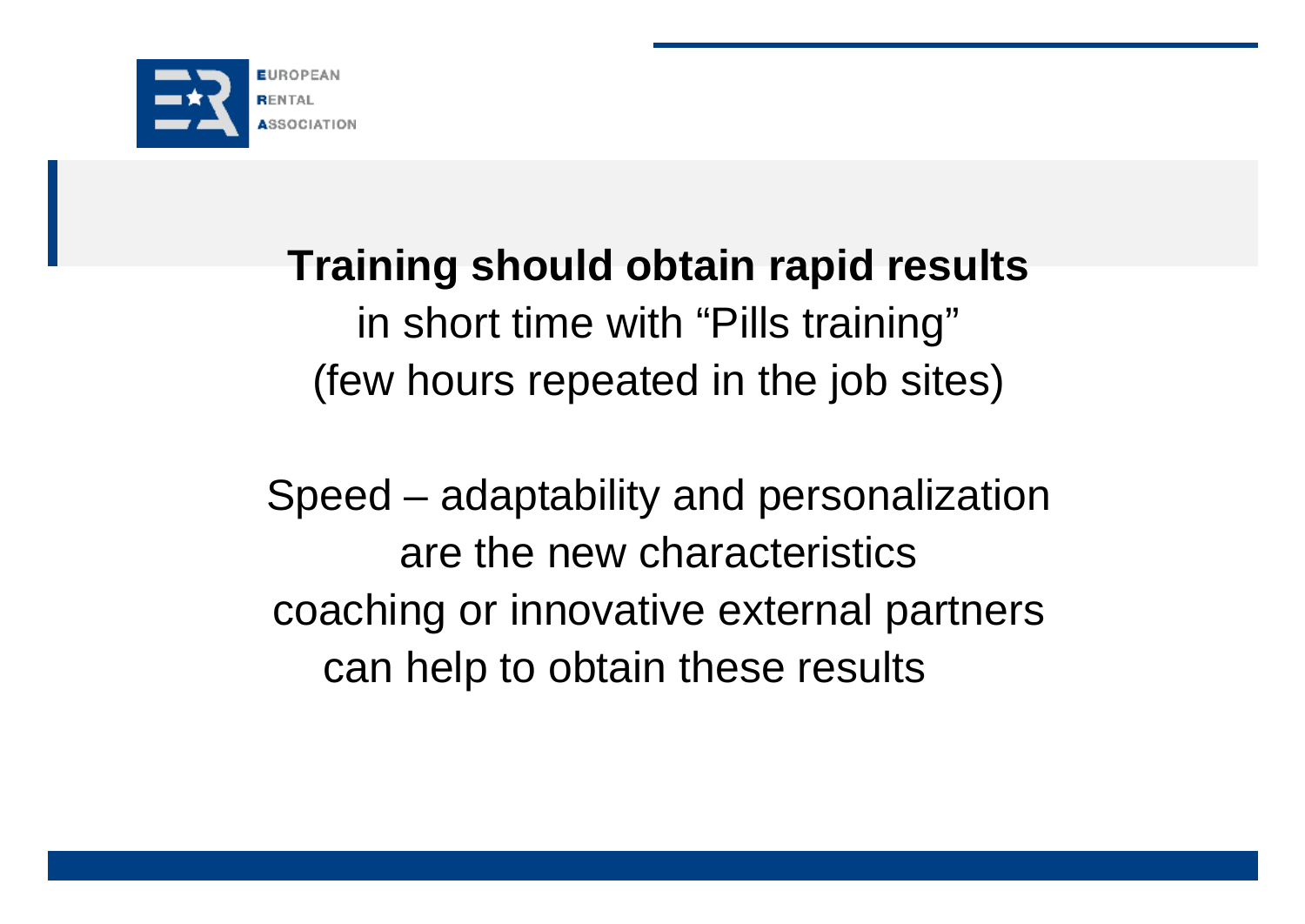

### **Who can be a trainer?**

These are the characteristics:

- 1. Expert on the business
- 2. Capable of planning courses
- 3. Expert in presentation skill and group facilitator

Trainer should be creative, innovative and fast to understand needs and methodes to satisfy them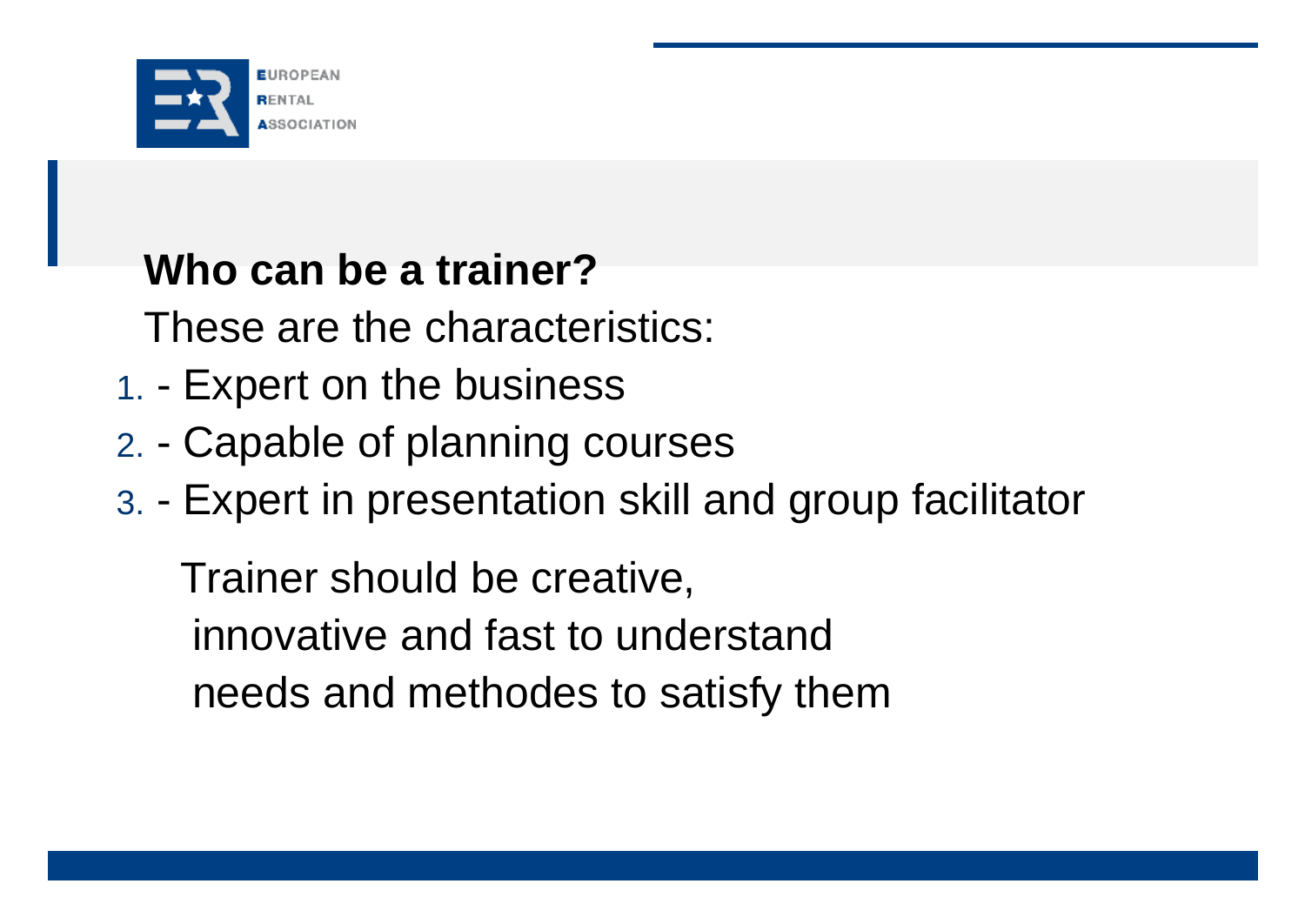

### **Methodology of training "Face to Face"**

The traditional approach is made by presentations or lectures with audiovisual support and followed by group discussion and test reports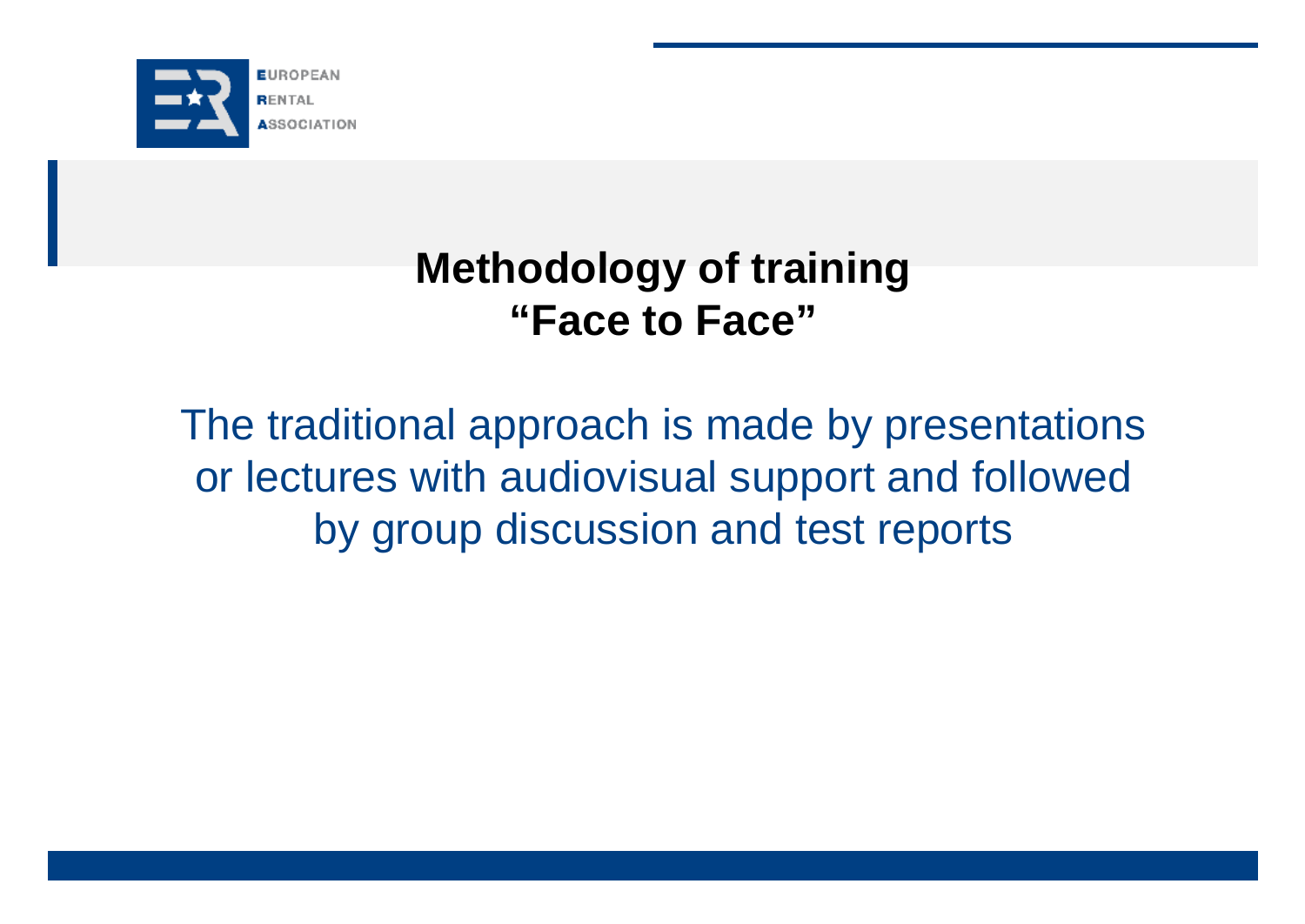

The innovation approach could be the following methodology:

- 1. **Tell** short presentation max 20 min.- tell you
- 2. **Show** demonstration with examples or reference - demonstrate to you
- 3. **Do** application (practice) you have to demonstrate that you have followed
- 4. **Check** control that you have understood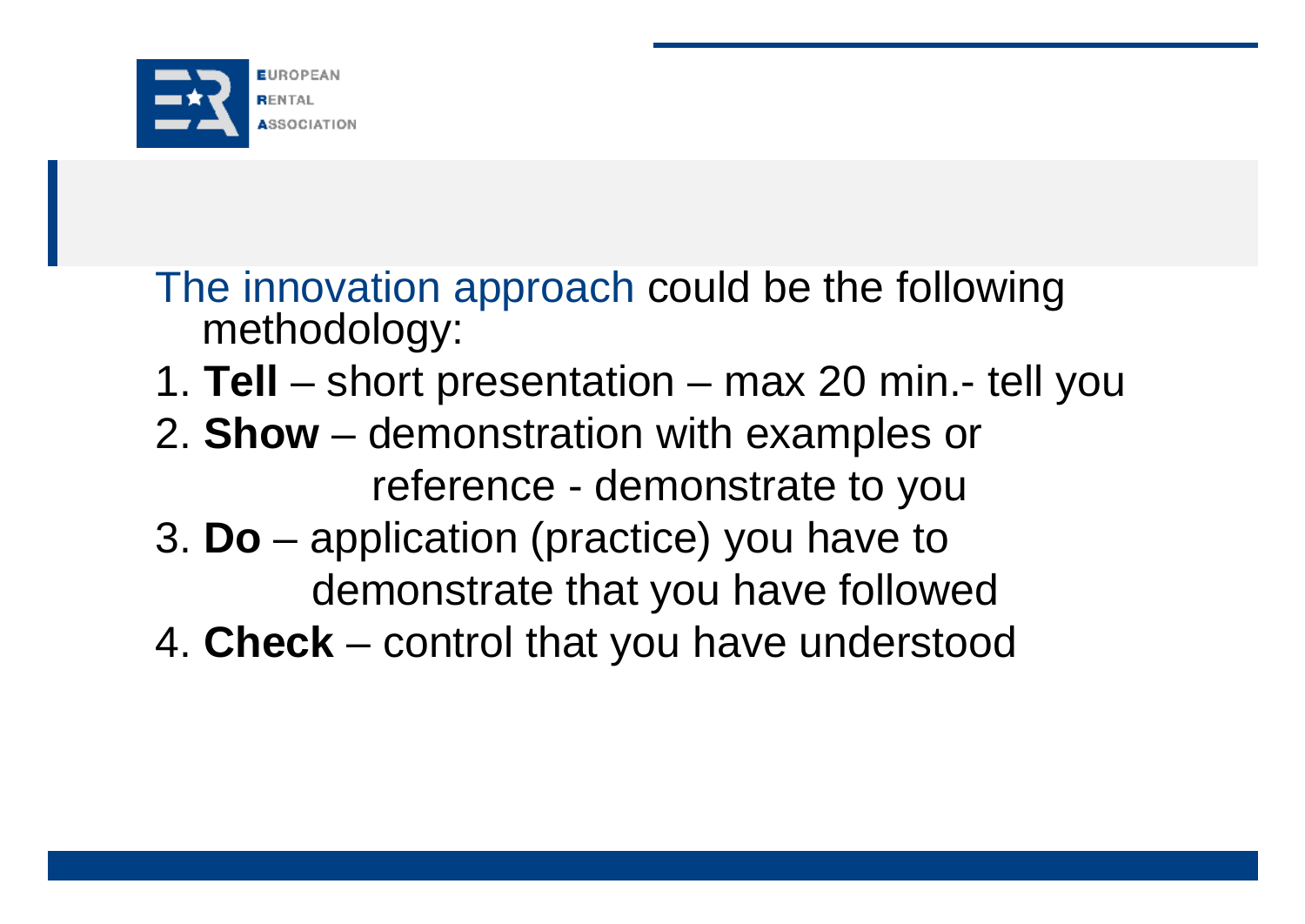

## **Web Training**

## The innovative e-learning method depends from informatization level of the company

Web training can be used only as support to traditional "face to face"

is also suggested for technical training mainly for operational procedure application and safety matters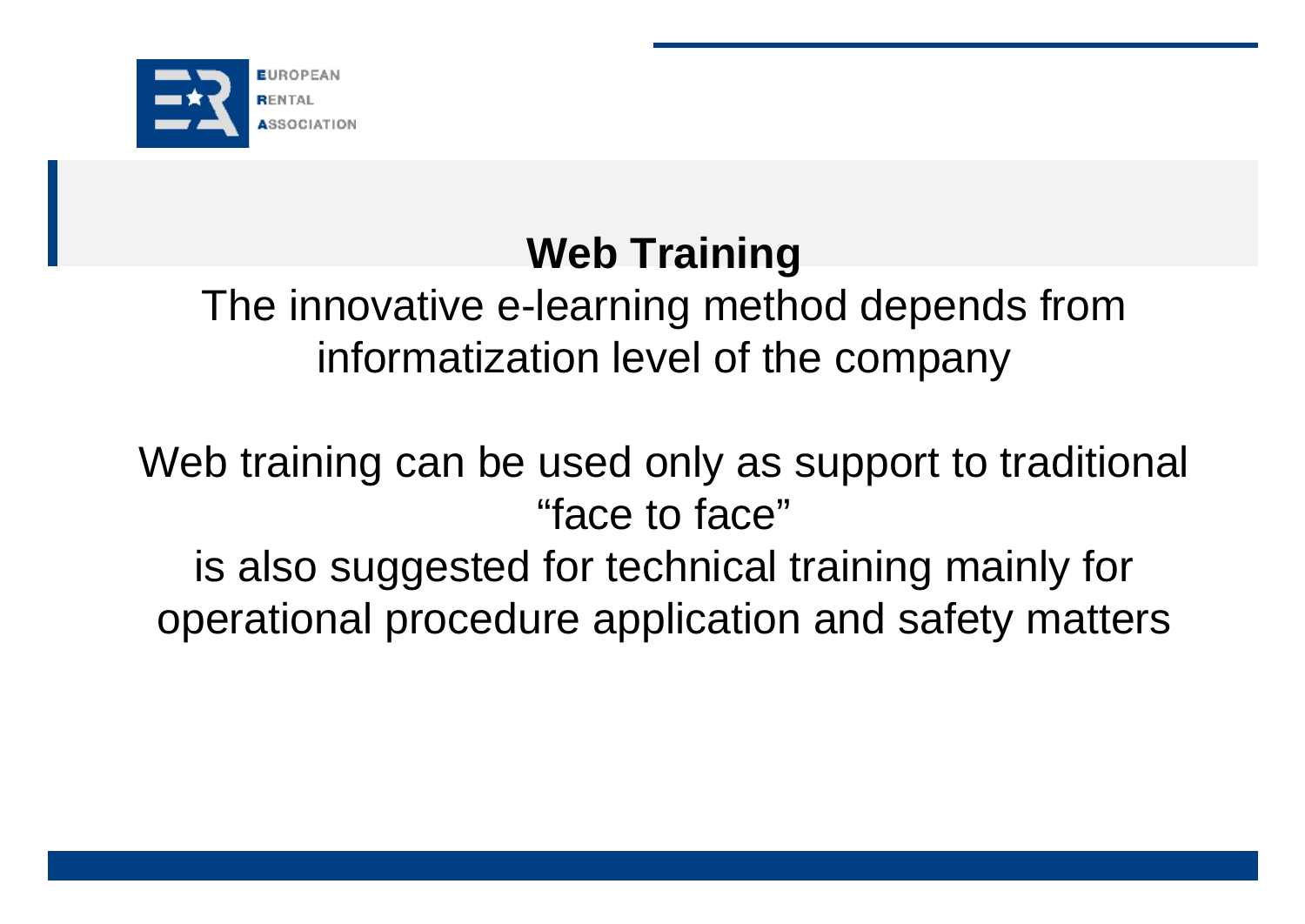

## **How to mesure training results?**

- n Test questionnaire at the end
- n "Test in" and "test out" with the same 10-15 questions
- n Second session after 3 months
- n Internal questionnaire after one month
- n Methods of measurement for "Roi of training"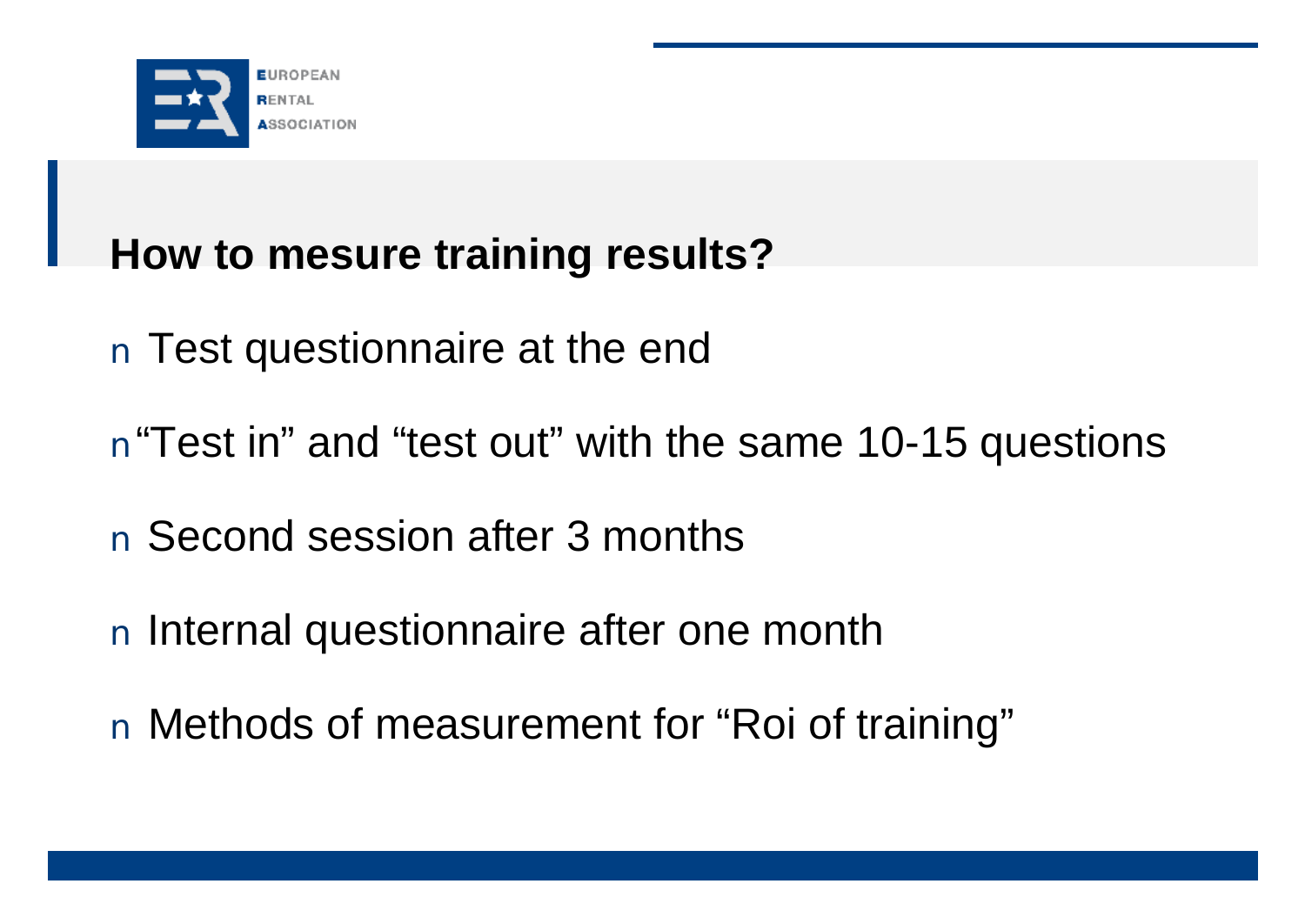

## "**Training is not a cost but an investiment"**

## often we think the opposite because training is badly organized and we don't measure or control the results